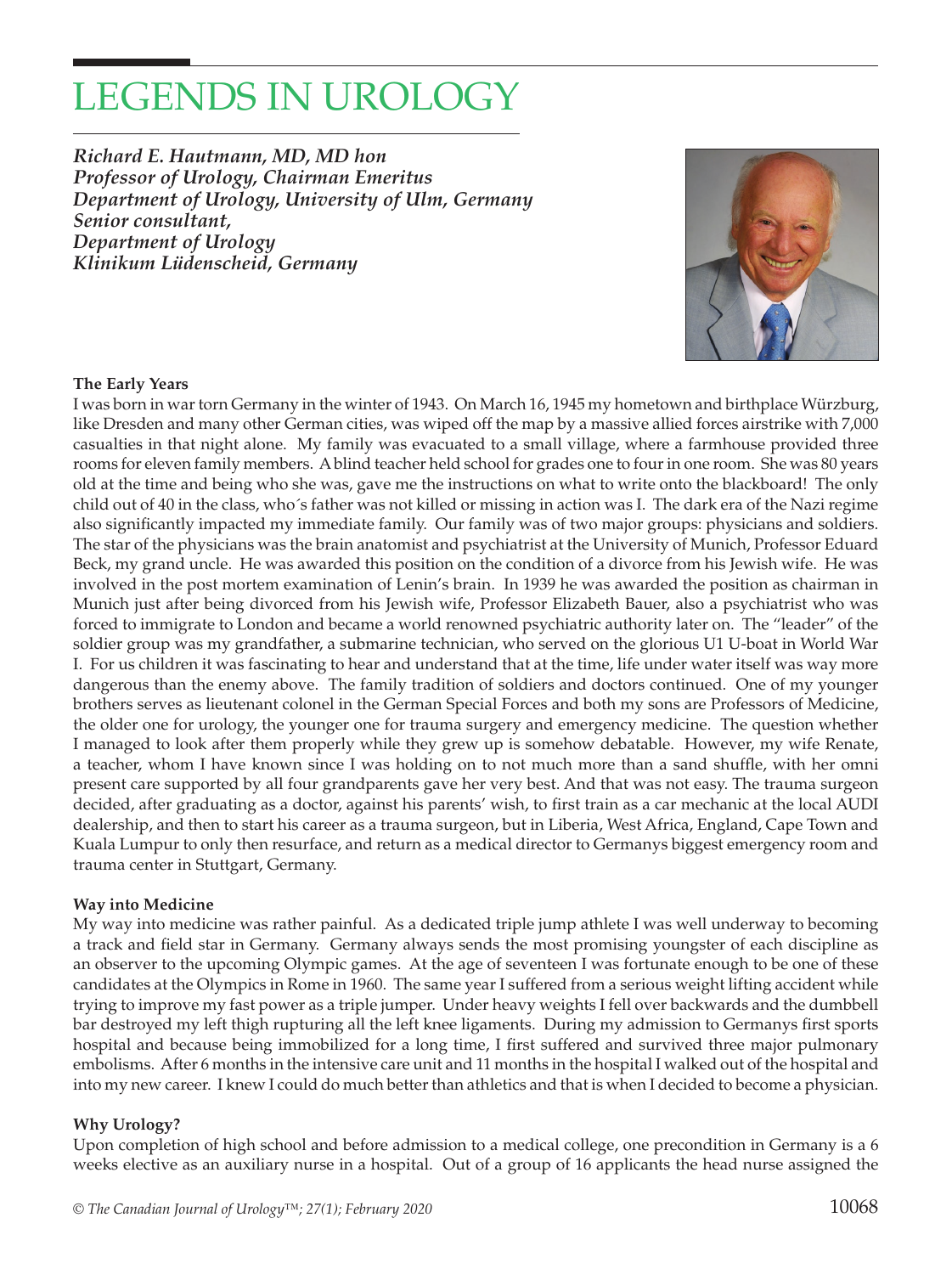final three students including me to U for Urology. The head of Department of Urology, Dr. Hans Gumbrecht, appeared and informed us, that one of us had to temporarily replace the TUR/cystoscopy nurse who, as we spoke, underwent emergency gallbladder surgery. Candidate #1 reappeared after 1 hour on the ward, tears in his eyes, and said: "I was told to have 10 thumbs". The same happened to candidate #2. The very same evening, before going home, I went down to an old scrub nurse and asked her to show me what I would have to do the next morning: cleaning catheters, cystoscopes, resectoscopes etc. It was a stressful time for me, but I mastered the job. Four weeks later, after the nurse had recovered from surgery, Dr. Gumbrecht, in appreciation of my work, took me to the operating theatre (OR). For the first time in my life, at the age of 18, I saw open surgery, the removal of a big kidney tumor. I fainted, and I was brought to the recovery room. My disappointed mother transported me back home and feared to have witnessed the end of my career before it had really started. At the end of the 6 weeks Dr. Gumbrecht took me to the OR again and said: now you do surgery for the first time. I was shocked! He was holding both of his hands parallel in a distance of 2 cm forming the intended incision line. The choices were, to perform a correct skin incision followed by fascia and muscles, or to cut into his hands. I owe a great debt of gratitude to Hans Gumbrecht, who so elegantly guided me into urology. With this dramatic exposure to urology it was never again a question that I would become anything other than a urologist.

### **Medical School, Residency, Fellowship, Faculty Position**

I was most fortunate to be admitted to the Faculty of Medicine at the University of Würzburg. I am still wondering how I managed to achieve this, after I had missed the final year at school before graduation due to my triple jump injury. Because of my long absences and because of my sport activities, I was, after all, only an average student. I finally became a house officer in Würzburg before graduating from University in 1967. I completed my residency training in the Department of Urology at the University of Aachen, Germany under the leadership of Professor Wolfgang Lutzeyer, Professor of Surgery and Urology. For me, he was the ideal chairman. His international reputation and his friends from the US (David Utz, Paul Zimskind, Paul Peters, Jim Glenn) and Europe (Peter Donker, Willy Gregoir, just to name a few) who were all frequent visitors in Aachen, opened numerous doors around the world for his residents. At that time learning in America was a sign of quality in German Urology, due to Germany's almost 30 year absence from the international research and clinical care community. A good example of this is my former resident Johannes W. Vieweg, fellow at the MSKCC, later at Duke, who was Chairman in Gainesville, and is now in Fort Lauderdale, Florida.

I completed my residency program in 1973. Shortly thereafter something unusual happened in Germany that raised nationwide attention. At the general hospital in Düren (between Aachen und Cologne) within 1 week the heads of Departments of Gynecology, Urology and the chief of the tax office committed suicide. Until today, the circumstances are still unclear. Prof. Lutzeyer, at that time President of our national urological association, was asked to send a board certified urologist immediately, as temporary chief, for 1 year. All of our associates refused. Finally I was asked, and agreed. I was given the instructions to only do TUR work and scrotal surgery and to send the big cases to Aachen. However, I did it differently. As a result, I fell into disgrace in Aachen temporarily, but finally, I was considered a hero. In 1983, Lutzeyer called me, and said: "now you have to learn how to apply for a Chair. Ulm is open". I was not very fond of this idea, since I felt too young for this big institution, and was concerned about 32 applicants, among them established candidates like Horst Zincke, Christian Chaussy, and Peter Alken. However, it turned out to be one of my best decisions, ever.

#### **Basic Research: Oxalate**

For more than a decade (1974-1984) Oxalate was my main research interest. Oxalate is an extraordinary difficult and stubborn research material, mainly because it is transported in gut and kidney only in its ionized form and because of the small concentrations (plasma: 10 -6 molar) and the ubiquitious nature of calcium (including in lab materials like glass etc.) which leads to insoluble CaOx whenever oxalate hits calcium. All my studies were done in the Institute of Pharmacology under the guidance of Associate Professor Hartmut Osswald, who later became the Chairman of the Pharmacologic Institute at the University of Tübingen. We were most fortunate to get a 1 million US \$ grant from the Brinkmann Foundation, Bremen, Germany (cigarette industry) as they prefer to sponsor non-oncological research, for my clearance and pharmacokinetic studies of oxalate. In 1974 and 1975 I operated from 07:00 am to 01:00 pm and was a part time research fellow from 02:00 pm till after midnight with Professor Osswald. He said at least once a day "in a good institute, the lights never get switched off after night falls". He had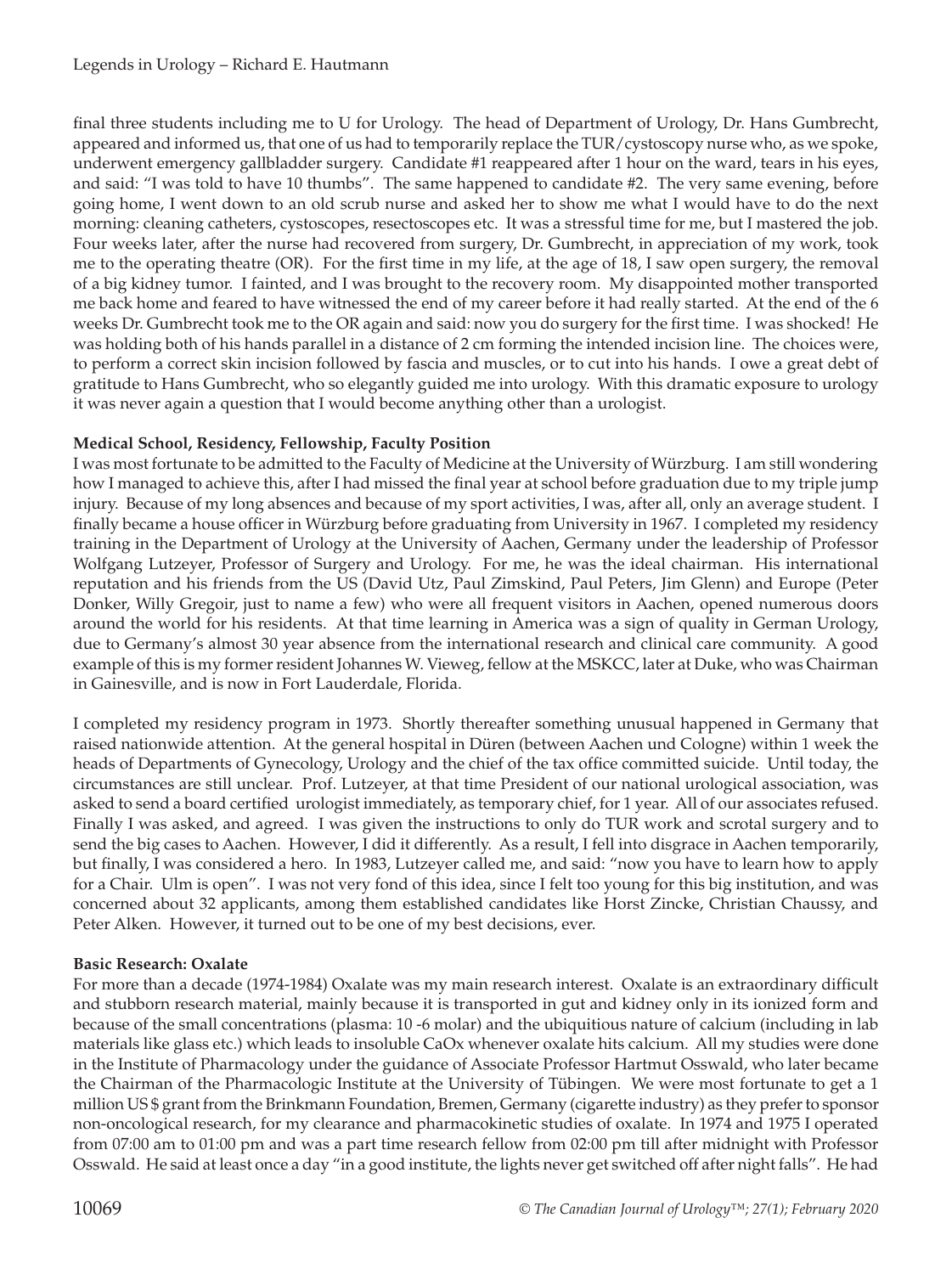a major interest in renal physiology and was an expert in micropuncture of the kidney tubules. It took me 2 years of training until - to the best of my knowledge - I was the only urologist ever who could do kidney micropuncture work. Finally, I needed only 21 rats and 2 weeks of time to get the scientific data for my thesis: "Renal handling of oxalate. A micropuncture study in the rat".<sup>1</sup> These results initiated an excellent exchange with the Department of Physiology of the Mayo Clinic at Rochester (Professor Franklyn Knox), where Professor Osswald and myself went, as one of the research technicians for micropuncture (John Haas) came from Rochester to Aachen. In the morning I watched surgery with Horst Zincke, MD and I also met with Lynwood Smith, the father of urolithiasis research at the Mayo Clinic. The next research step was to study calcium and oxalate concentrations in human renal tissue. These studies I did at the Institute of Organic Chemistry and Clinical Chemistry.<sup>2,3</sup> In my opinion these ground breaking data have been the last major step toward the understanding of the pathogenesis of calcium oxalate stone formation over almost 40 years. The renal papilla in man has been shown to contain a high concentration of oxalate  $(5.5 \pm 0.8 \text{ mmole/kg}$  wet weight, mean  $\pm$  SEM and that there is a significant concentration gradient between oxalate in the papilla and that of the medulla and the cortex. Significant calcium and sodium gradients between renal papilla and medulla and cortex were confirmed and parallel that of oxalate. Potassium showed a significant decrease in the papilla as compared to the medulla. The concentrations of oxalate and calcium in the papilla were respectively 25 fold and 6-fold higher than the urinary concentrations of oxalate and calcium. It is concluded that these high concentrations of oxalate and calcium in the renal papilla are related to the formation of Randall's plaques and may be an essential factor in the pathogenesis of renal stones.

#### **The Ileal Neobladder**

The main focus of my personal surgical interest between 1984 and 2009 was the development of the Ileal Neobladder<sup>4</sup>:

- 1) In 1985, Rudi Hohenfellner, at that time president of the German Urological Association (DGU) asked me to present the state of the art lecture on urinary diversion at our annual meeting. In preparation of that lecture I was studying the history urinary diversion. I made two important observations: First: The history of urinary diversion was overshadowed by enthusiastic reporting of preliminary results and withholding of adverse long term outcomes. Second: Mistakes were repeated over and over again by others rather than being prevented.
- 2) The era of modern orthotopic reconstruction began in 1986 almost simultaneously at the pioneering centers in Ulm, Bern and Mansura, Egypt. The key to the success in Ulm was a compliant low pressure reservoir, made from ileum, with maximum detubularization, crossfolding and freely refluxing ileoureterostomy. Until that time and for more than a century (almost) every orthotopic reconstruction ended in incontinence, particularly during night time, which has to be be considered a failure. Because of the functional complexity of storing and voiding, urine animal experiments are not really meaningful. The first human volunteer in 1986 was a 34 years old, very intelligent man, refusing any stoma, bag or anal diversion. He was referred to me from Munich, insisting on an orthotopic reconstruction. Of the more than 2,000 neobladders that I did over the years, his case was the most difficult one. He had malrotation of the gut and it took me almost 12 hours (!!) to find a way to get the ileum down to the urethral remnant. His case was a complete success, oncologically as well as functionally and a very good advertisement. Several times our regional and national TV showed him playing tennis with me.
- 3) The Department of Urology in Ulm was ideal for high volume major surgery. It as a 120 bed unit, one of the largest departments worldwide, had 5 ORs and an intensive care unit of its own. Bill Fair (MSKCC) once called it "a urological kingdom". I am well aware of the immense amount that I owe to my 22 associates for the development of the neobladder. With Kurt Miller (now chairman Charité, Berlin) and Jürgen Gschwend (now chairman Munich) the first female neobladder was done in  $1986<sup>5,6</sup>$  The unnecessary, non-refluxing Le Duc ileoureterostomy was replaced by a freely refluxing ileoureterostomy with two 3 cm chimneys on each side of the W. This was Klaus Kleinschmidt's idea, (now head of the Department of Urology in Wiesbaden, Germany). Nerve sparing RC was started with Detlef Frohneberg (later head of the Department of Urology in Karlsruhe). A neobladder is metabolically not inert: The first study of the resorptive and excretory capacity of the ileal neobladder was done by my associate E. Braendle.

Surprisingly a neobladder can secrete or reabsorb creatinine, which has a significant impact on renal clearance and GFR.<sup>7</sup> This phaenomenon is frequently ignored by urologists! The first detailed study on metabolic long term follow up of the ileal neobladder was published in 1993.<sup>8</sup>

A treasure and the basis for over 100 neobladder publications is our data bank with over 1,500 neobladders. It had and still has in Bjoern Volkmer (Head of Urology, Kassel) as a dedicated manager.